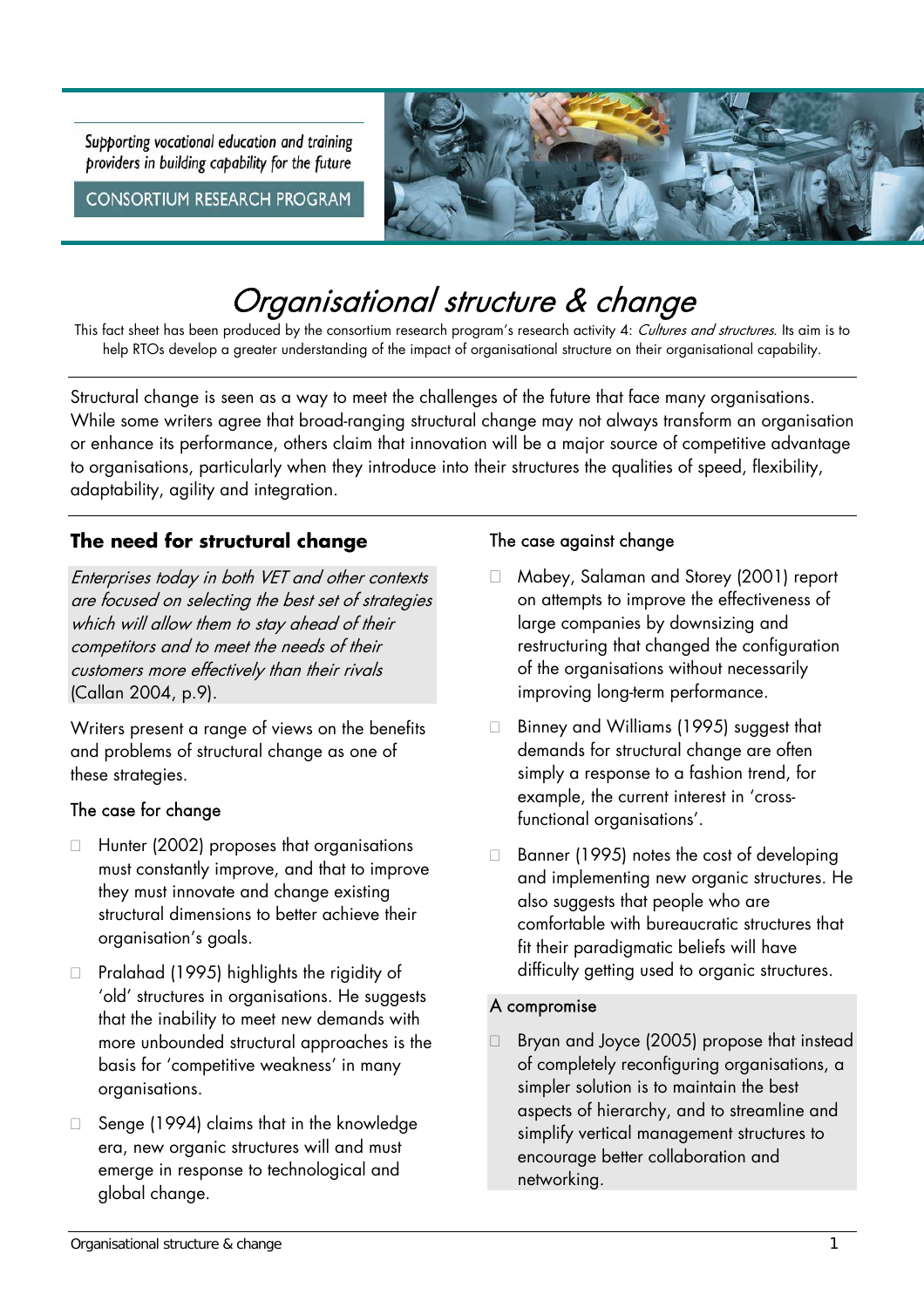# **Key focuses for structural change**

Organisations are finding that a focus on developing agility and team-work allows them to be more creative and innovative than their competitors.

# Organisational agility

Agility is the capacity of an organisation to operate profitably while adapting to meet the complex needs of its dynamic and competitive environment.

Gunneson (1997, p.3) suggests agility requires: ... a flat, fast, flexible organisation, with continuous interaction, support, and communications among various disciplines, and no fat in the middle [as well as] highly decentralized management that recognizes what its knowledge base is and how it can manage that base most effectively.

Other writers claim that to achieve effectiveness and efficiency, an agile organisation requires some restructuring that can include:

- a mix of stability and reconfigurability
- integration to develop and sustain its organisational capability
- people working together in teams to meet the ever-increasing complexity of their organisational environment

- collective intelligence and capability of highperformance teams.

## Teamwork

Teams of varying kinds can have a major role in the structural evolution of organisations.

Lorrimar (1999) studied TAFE institutes and found many that are re-shaping their structures by moving away from the negative aspects of bureaucracy, and are implementing team approaches to delivery. However, she warns that:

Structural changes are not enough to make system gains. Imposing work teams as an organisational structure rather than empowering them to facilitate change can reverse system gains (Lorrimar 1999, p.16).

Other problems with teamwork can be that: ⁄misalignments between team structure and Teams that can be adopted by organisations as a component of structural change include:

#### $\Box$  Self managing work teams

Organisations use these teams to bring together members with a range of skills needed to produce a product or service.

Such teams are granted sufficient authority and access to resources to produce their product in a timely fashion. Members manage their own group, develop their own processes for identifying and rotating managerial roles, and often authority rests with those who have the most expertise. Members also often train in problem solving and team building techniques.

These teams work best where technologies to deliver the product or service are complex, and the marketplace and organisation are continually changing. However, they can be a challenge to traditional managers - and even perceived as a threat.

## $\Box$  Temporary matrix-like teams

Highly decentralised organisations of the future may be made up of autonomous work groups in temporary matrix-like structures.

These teams/groups will come together in loose collaborations to complete short term projects. Banner (1995) claims that for organisations using this type of team, instead of policies and procedures being the major coordinating mechanisms, vision or purpose will be used as organisational 'glue'.

#### □ Cross-functional teams

Many organisations find value in crossfunctional teams. Such teams composed of experts are ready to move quickly and flexibly to adapt to changing business needs.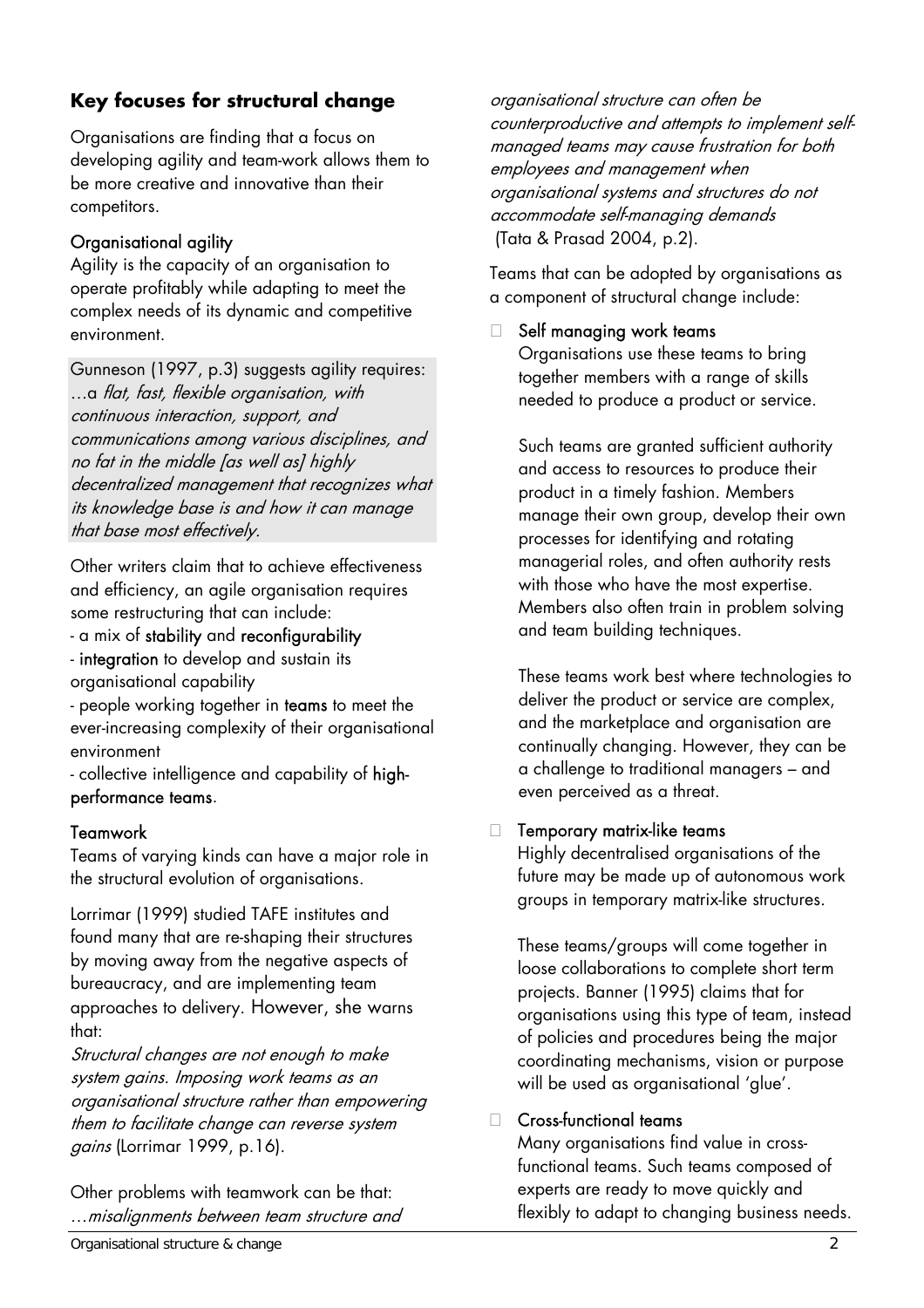They are also likely to be more creative and more customer-focused.

 $\Box$  High-performing multidisciplinary teams Some organisations of the 21st century will find a way to make spontaneous forming and re-forming of high-performing multidisciplinary teams a natural way to work. As the business environment changes, the organisation adapts, and internally the structure is fluid in order to accommodate all the changes. Teams will form around a problem. Once the problem has been solved or redefined, some teams will disappear and new ones will form (Miller in Hesselbein et al 1997, p.123).

# **Emerging organisational structures**

The pace of product and technological change will continue to quicken, creating new markets and competitive pressures, calling for organisational structures that enable firms to rapidly introduce new products and enter new markets while conducting ongoing operations (Snow, Mathews & Miles 1999, p.2).

Many organisations are reconsidering the way they are structured so they can more effectively respond to the challenges of globalisation, increased competition, constant technological innovation and client requirements for customized services and products.

Mabey et al. (2001) describe these new configurations as 'de-structured forms'. Networked and fishnet structures are examples of the shift in thinking in organisational design which aims to overcome the strictures of the traditional bureaucratic form.

□ Network, lattice or process-based structures The network structure is an extension of the matrix. It focuses on horizontal processes and networking between cross-functional development teams.

Unlike the matrix, which takes root where formal integration of competing, but known, business objectives is required; or hierarchy, which takes root where formal control and integration of sequentially dependent tasks is required, network takes root where formal responsiveness or continuous innovation is required (Friesen 2005, p. 33).

This 'lattice' form of organisation:

- is complex and democratic
- is flat with large spans of control that develop and maintain focus on customers - makes **teamwork** its primary co-ordinating mechanism
- has its decision making largely guided by customer satisfaction
- features lateral communication, from one development team to another
- has managers who are **process owners** and skilled in **enabling** people to take initiative, co-operate and learn.

The benefits of the network structure are that it can provide a better return on management time, speed up decision making and break down boundaries, thus enhancing flexibility and capacity to adapt. It can increase employee involvement and broaden their perspectives and understanding of business imperatives and the organisation's strategic mission.

However, this approach provides challenges, including the need for quality information to support decision making and the need for more meeting time to ensure all personnel have ownership and input into the decisions. There is also potential for parochial interests and conflict.

#### □ Fishnet structures

Organisations that adopt the free-flowing fishnet structure are able to empower their people by allowing them to work anywhere – spatial, cultural and geographical lines can be crossed at any time.

The fishnet structure will give 'New Age' or ondemand organisations the ability to be agile, flat, flexible, fast, customer-driven and teambased.

The fishnet is flexible; it can form and reform... [it] rearranges itself quickly while retaining its inherent strength (Johansen & Swigart 1994, n/a).